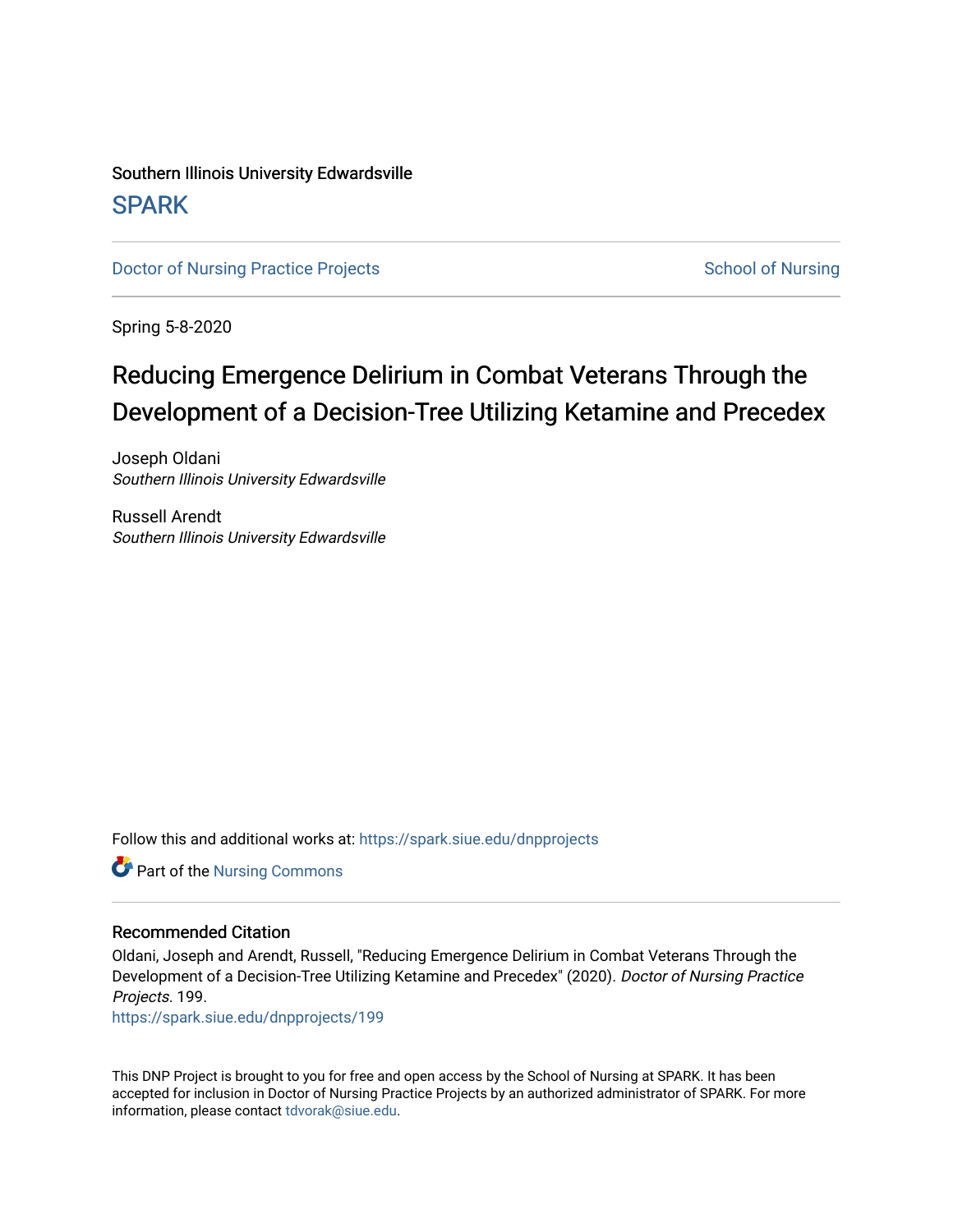#### Executive Summary

#### **Introduction of the Problem**

Combat veterans have a higher incidence of Post-Traumatic Stress Disorder (PTSD), which can complicate emergence from anesthesia and can increase instances of emergence delirium (ED). The research suggested that combat veterans have an emergence delirium rate of 20% per capita when compared to the adult population and can cause significant harm to the patient and staff (McGuire, 2012). The research also suggested a reduction in ED rates amongst combat veterans with the use of Ketamine and Precedex in the anesthetic plan. A screening tool, along with an evidence-based decision tree to utilize Precedex and Ketamine was developed and implemented by the anesthesia staff at a community hospital in Southern Illinois. The setting was chosen due to a high number of combat veterans who are treated.

#### **Literature Review**

**Ketamine.** Ketamine works by binding to the N-methyl-D-aspartate (NMDA) receptors, inhibiting activation by Glutamate, a chemical associated with PTSD (Hintzsche, 2018). Several articles determined the superiority or suggest the use both directly and indirectly of Ketamine as part of a total intravenous anesthetic (TIVA). A survey study of sixty-eight anesthesia providers who witnessed ED in combat veterans with PTSD reported that 88.6% believed it was due to the use of potent inhalation agents (Wilson, 2014). Over 90% of the same providers said ED symptoms were relieved or lessened by analgesics (Wilson, 2014). There is a correlation between the multimodal anesthetic approach of using Ketamine with other agents and its ability to provide positive outcomes (McGhee, 2008). A concentration of 1mg of ketamine to 10mg Propofol was reported to have a profound effect on reducing the rate of ED in this population (Wilson, 2013).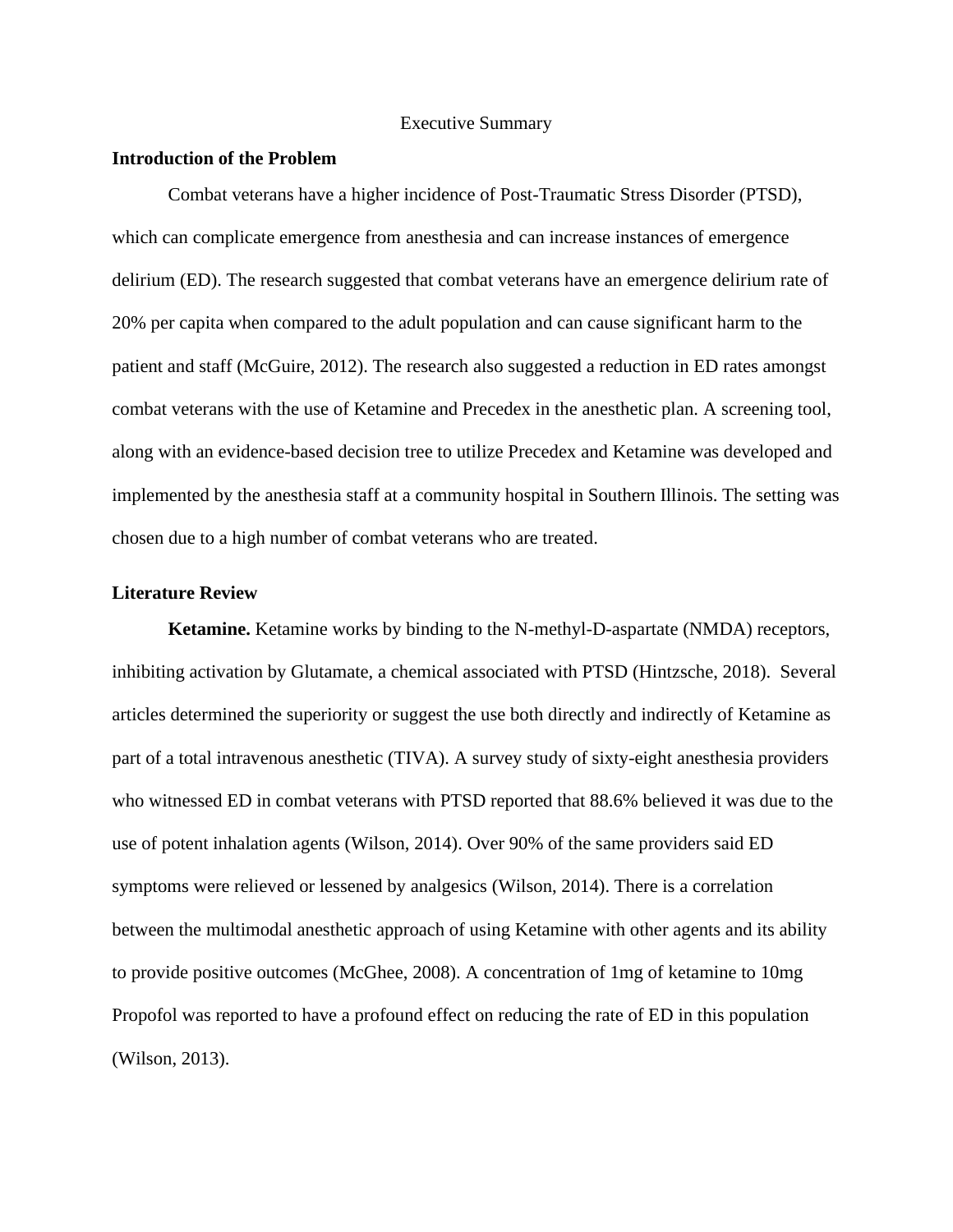**Precedex.** Precedex is classified as a selective Alpha-2 agonist in the body. It is chemically similar to Clonidine but possesses a much higher affinity for Alpha-2 (1,620:1 vs. 200:1) over Clonidine (Omoigui, 2012). The administration of Precedex via intraoperative infusion is frequent, a single bolus dose can also be given to halt or prevent ED upon emergence (Ibache, Munoz, Brandes, & Morales, 2004). In a controlled trial, a bolus dose of 0.3mcg/kg cut the incidence of ED from 47% down to 5% without finding a higher incidence of adverse outcomes (Ibache, Munoz, Brandes, & Morales, 2004). Providing an alternative administration profile allows the provider not to be restrained by one choice when the anesthetic plan needs to be modified due to the unique considerations of each patient.

**Screening Tool.** Disclosure of mental health information can be difficult for the veteran population due to stigmas and perceived potential service-related consequences (Mcguire & Burkard, 2010). Using a screening tool to help identify potential cases of PTSD will allow better identification with a lack of personal reporting by the patient (Prins et al., 2016). Adding a screening tool to the pre-operative screening of combat veterans can help identify potential ED cases and alert the provider to a potential need for changes in anesthetic techniques (Prins et al., 2016).

#### **Project Methods**

The primary outcome measure of this project is the successful implementation of the decision tree and Primary Care-PTSD-Screening Tool (PC-PTSD-5). The goal of this project is to increase the knowledge base of the anesthesia providers, with a potential to decrease ED in the combat veteran population. The implementation consisted of staff education. Objectives were to increase the knowledge base of the staff. The sample population included the anesthesia staff.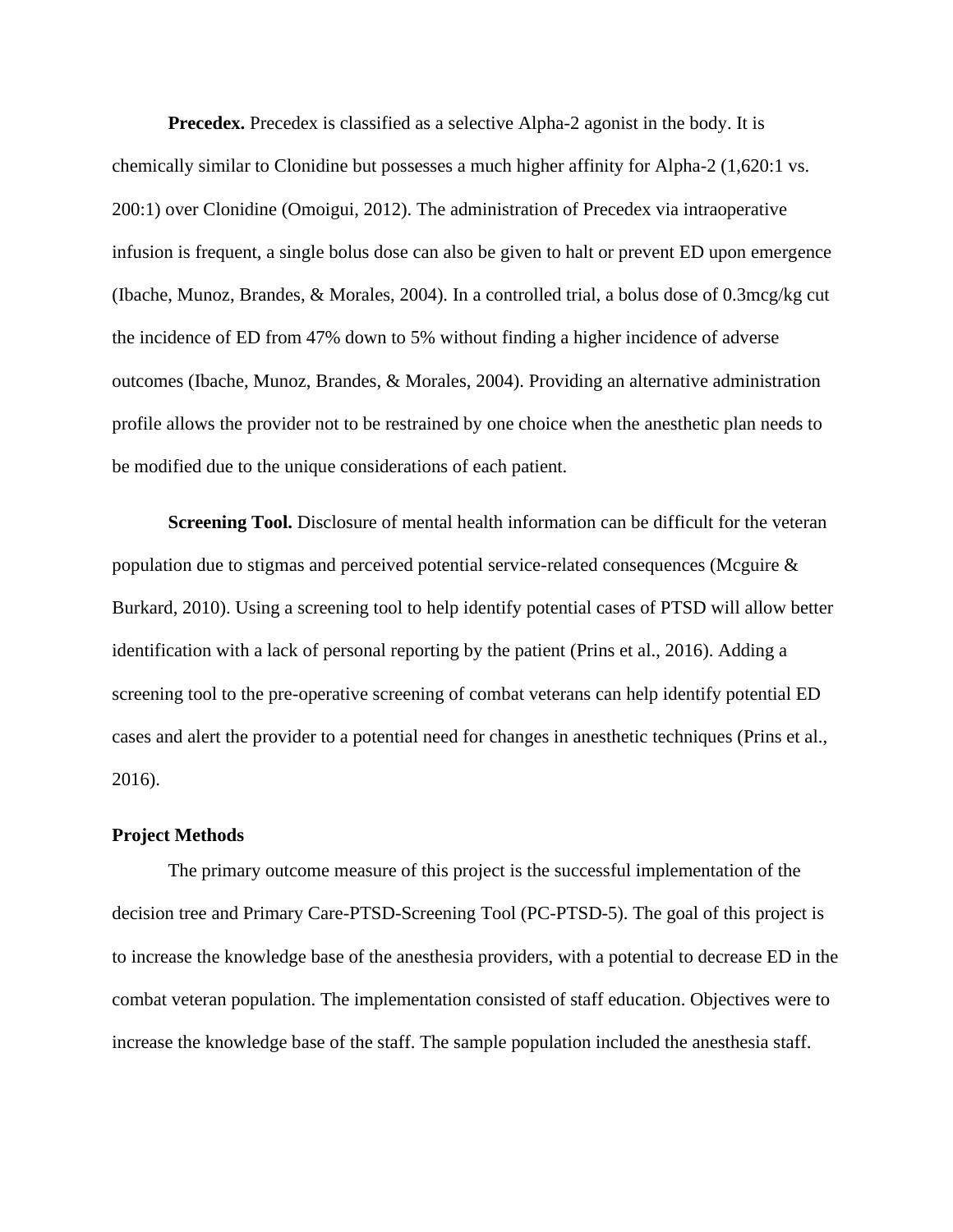An IRB was submitted to screen against any potential harm or risks identified with the implementation of the protocol. Patient health and identifying information were not collected during this project. The project was given an exempt status due to being a quality improvement (QI) project.

## **Evaluation**

A brief, self-directed education session was scheduled for providers who took a pre-test and post-test about the information, followed by a survey ten weeks post-session. This session included a printed-out PowerPoint format that covered the salient points of the literature review. The decision-tree and evaluation tool were explained in the session, along with a question and answer session.

The actual outcomes of the project were quite positive and received support from the anesthesia staff in terms of the implementation of the project. The education session yielded a supportive and engaging question and answer session with the providers. The sustained engagement of the providers was key in the implementation, and this goal was achieved with relative ease. Most of the providers were very willing to ask questions about the current research and many had input on clinical practice situations that related to this project.

The original group did not all return the survey, but eight out of the original 18 respondents did. This sample did give the authors a large enough response group to compile results and data about the success of the project. The final survey revealed that the providers who chose to use the protocol not only used the tool as intended, they saw positive results with the use. The responses were of great use to the potential long-term use of this project as a clinical tool.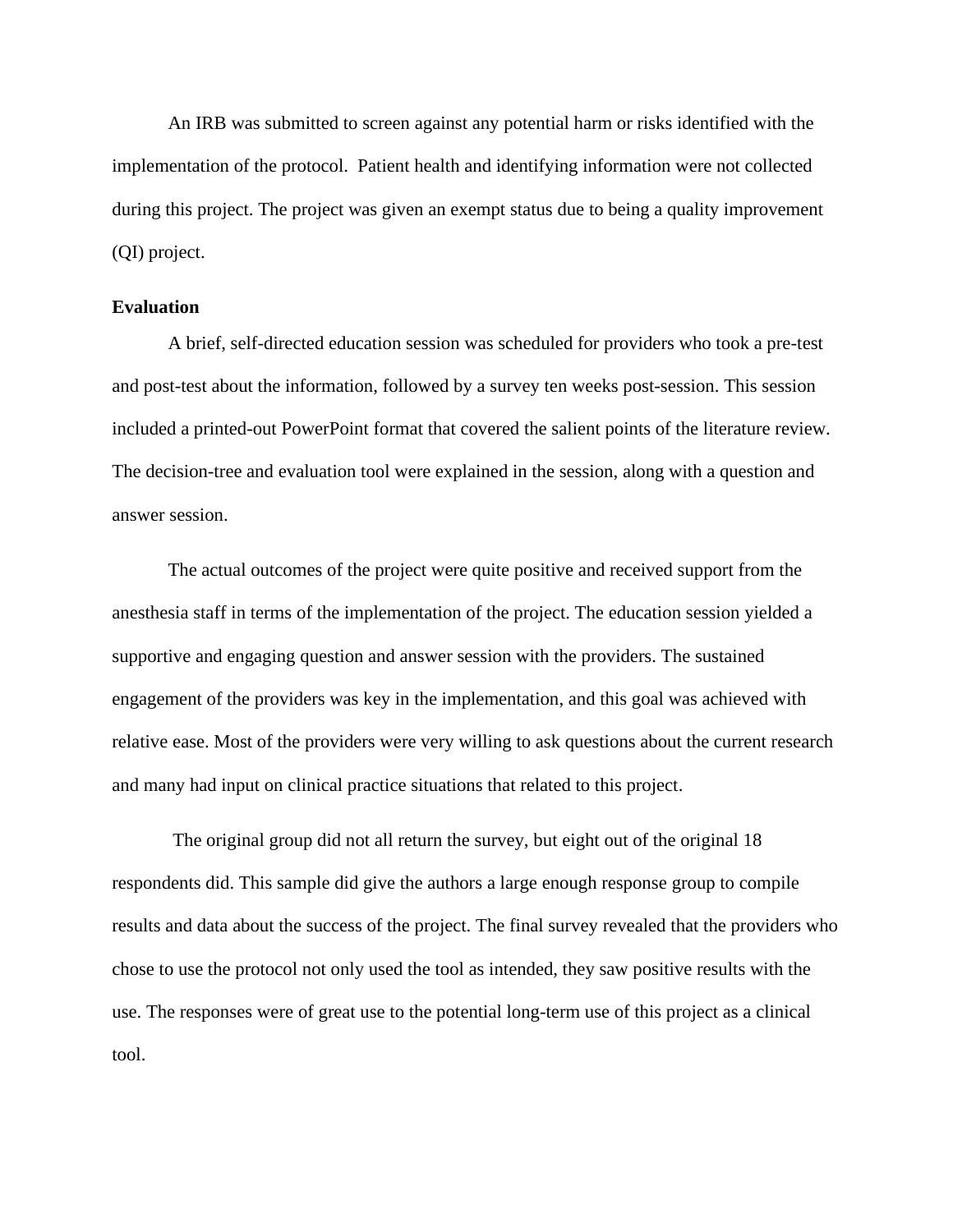Limitations of the project were predicted to include resistance to Ketamine due to delirium risks and Precedex due to costs. Another predicted limitation was of participation. The survey did not reveal issues with Ketamine or Precedex use, and participation in the project was engaging. The providers also adopted the tool, which was a concern addressed in the formation of the project.

Limitations that were discovered after implementation was the continued use of the decision-tool and provider engagement with the survey. Due to the short duration of the project, the authors were not able to monitor continued use long-term or change the implementation as problems arose. One problem identified was a professional conflict with another provider in deploying the tool on an appropriate patient. The limitations of being available to provide additional education could have been useful. Allowing the tool to be used for an extended period would have also allowed for more data to be collected about the usefulness or identify potential instances not to use the tool.

#### **Impact on Practice**

The immediate effects on clinical practice included an increase in the provider knowledge base and immediate adoption of the tool. The providers annotated in the survey that the adoption was easy and the decision-making process was simplistic. These responses translate to the adoption of the tool and provider satisfaction scores. The long-term results are dependent on the utilization of the tool, and cannot be predicted at this time.

Patient care and outcomes can be positively impacted by this project by increasing satisfaction of anesthetic care amongst the target population and reducing instances of harm related to ED. Facility staff also can benefit by reducing ED instances due the risks of physical harm they